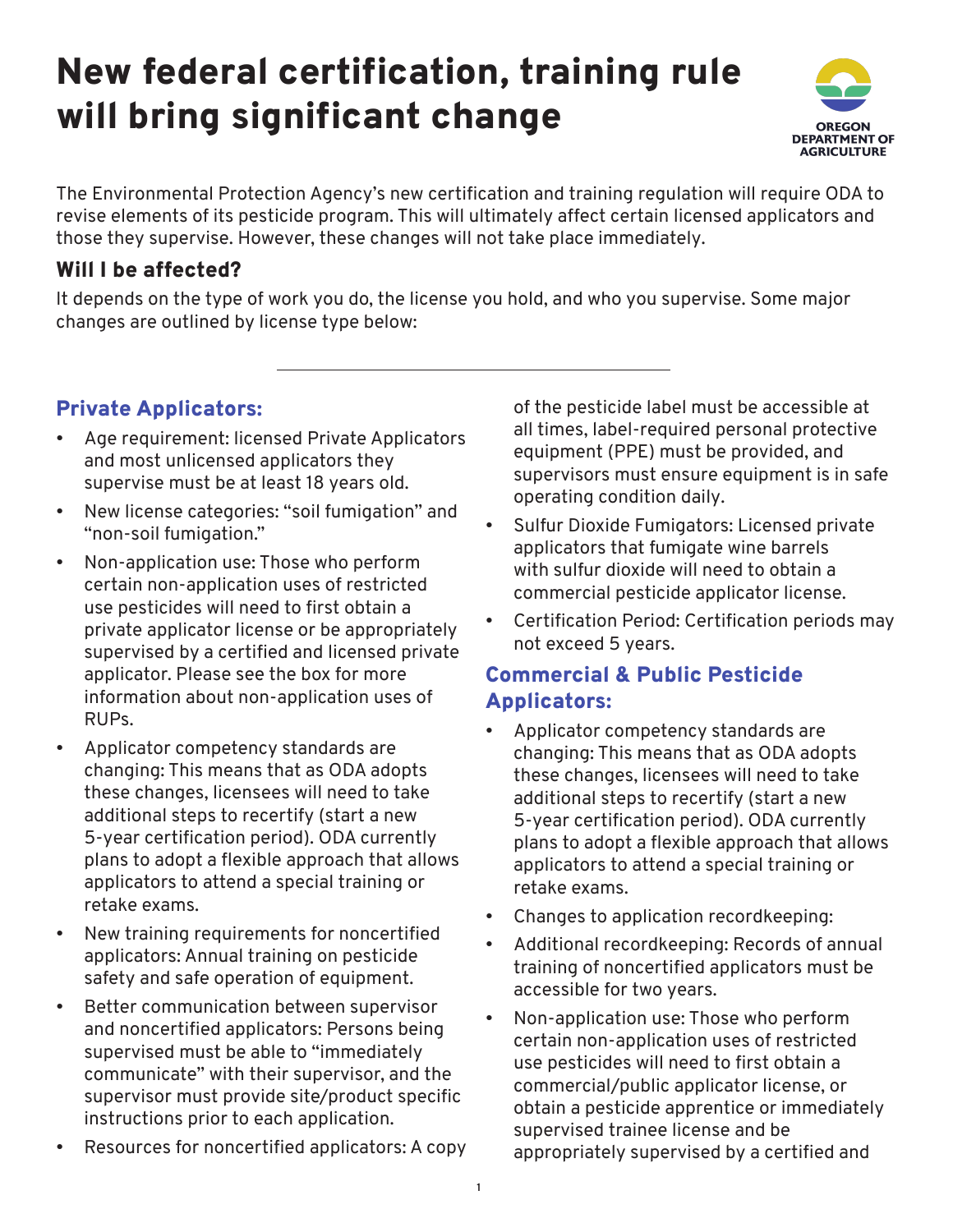licensed commercial/public applicator. Please see the last section of this document for more information about non-application uses of RUPs.

- New training requirements for noncertified applicators: Annual training on pesticide safety and safe operation of equipment.
- Better communication between supervisor and noncertified applicators: Persons being supervised must be able to "immediately communicate" with their supervisor, and the supervisor must provide site/product specific instructions prior to each application.
- Resources for noncertified applicators: A copy of the pesticide label must be accessible at all times, label-required personal protective equipment (PPE) must be provided, and supervisors must ensure equipment is in safe operating condition daily.
- Certification Period: Certification periods may not exceed 5 years.

## Pesticide Consultants:

- Demonstration and Research Change: If you apply pesticides for demonstration or research purposes, you will need to have the Demonstration and Research license category, plus the license categories that would be required for non-research work. For example, a consultant that is applying insecticides to a research plot of fruit trees would need both the Demonstration and Research and Agriculture: Insecticide Fungicide license categories.
- Applicator competency standards are changing: This means that as ODA adopts these changes, licensees will need to take additional steps to recertify (start a new 5-year certification period). ODA currently plans to adopt a flexible approach that allows applicators to attend a special training or retake exams.
- Non-application use: Those who perform certain non-application uses of restricted use pesticides will need to first obtain a consultant license with the appropriate license categories. Please see the box for more information about non-application uses of RUPs.

• Certification Period: Certification periods may not exceed 5 years.

## Pesticide Apprentices and Immediately Supervised Trainees:

- New training requirements for noncertified applicators: You will need to complete an annual training on pesticide safety and safe operation of equipment. Note: ODA has proposed to EPA an alternative: passing the Oregon Laws and Safety exam will meet the annual pesticide safety training requirement for five years from the date of passing.
- Your supervising commercial or public applicator will need to provide you additional site-specific instructions for each application and ensure your access to the pesticide label and label-required personal protective equipment (PPE).

## Pesticide Dealers:

• Additional recordkeeping items for Dealers: including license categories, name and address of noncertified individuals who pick up restricted use pesticides, the EPA registration number, and if applicable, the associated Special Local Need or Emergency Exemption number.

## When will these new requirements take effect?

The bulk of these changes will be addressed through rulemaking, which includes a robust process for receiving input from stakeholders and members of the public. ODA anticipates beginning initial discussions for some of these changes this summer. It is likely that the full range of changes required by the federal rule will not be fully implemented for multiple years.

A small proportion of changes required by the federal fule are being considered by the Oregon Legislature this year. These include expanding licensing requirements to include those that perform non-application uses of restricted use pesticides and expanding ODA's enforcement authority.

# Where can I get more information?

If you have questions or comments, contact us at 503-986-4635 or pestx@oda.state.or.us.